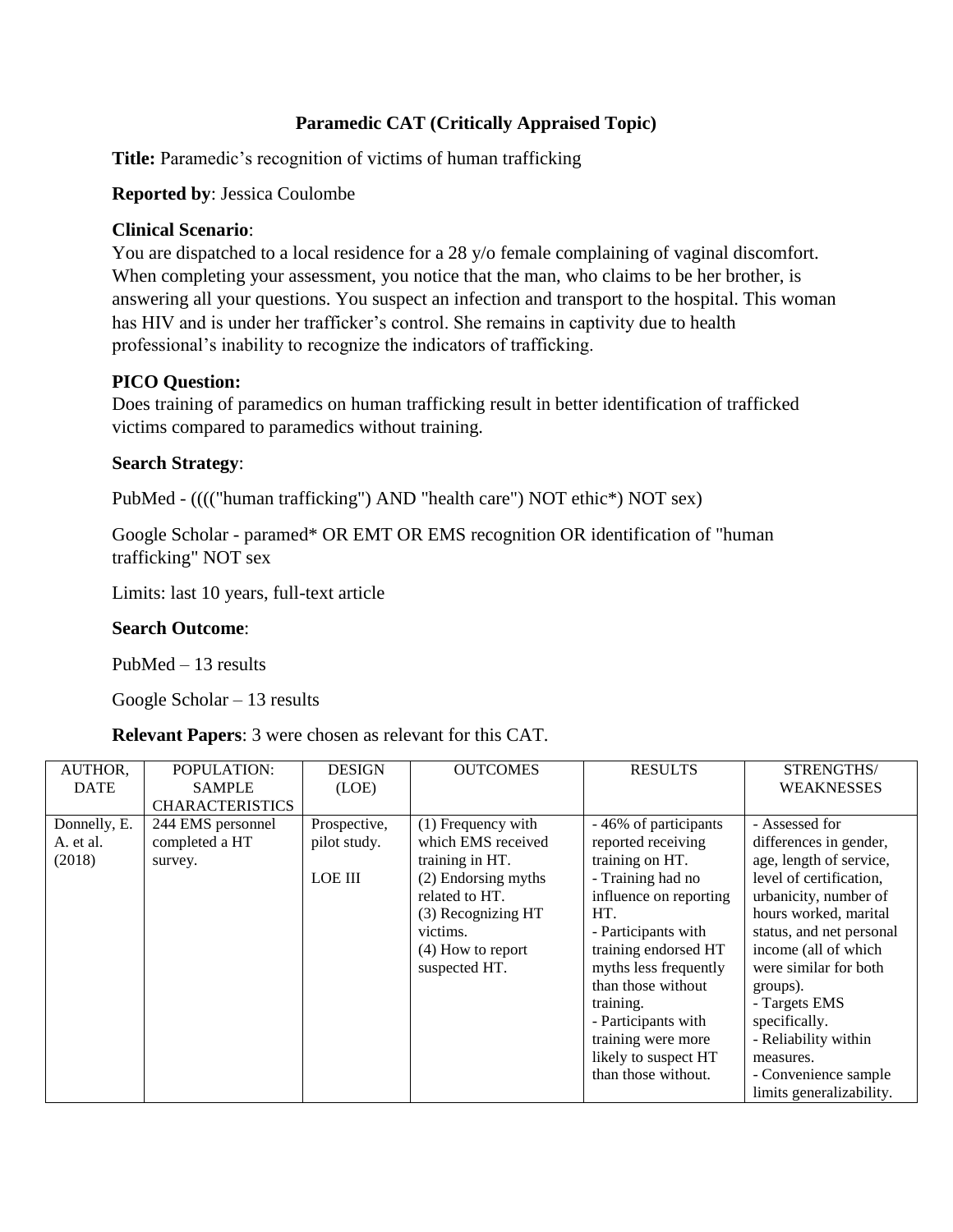| Grace, A.<br>M. et al.<br>(2014)     | 20 largest San<br>Francisco Bay Area<br>emergency<br>departments,<br>consisting a total of<br>161 participants.                                                                | Prospective<br>study.<br>LOE Level II | (1) Recognizing human<br>trafficking victims.<br>(2) Knowledge on<br>human trafficking. (3)<br>Importance within the<br>health care profession.<br>(4) What to do when<br>encountering a victim.                                     | - An educational<br>presentation had no<br>effect on subjective<br>importance of HT.<br>- What to do when<br>encountering a victim<br>increased from 7.2%<br>to 59%.<br>- Recognition of<br>victims increased 17%<br>to 38%.<br>- Knowledge on HT<br>increased for both<br>groups.                                                             | - Did not control for<br>depth, source, and date<br>of training.<br>- Controlled for age and<br>sex.<br>- Used sensitivity<br>analysis to control other<br>variables.<br>- Showed cause and<br>effect.<br>- Outstanding difference<br>in sample size between<br>groups.<br>- Did not control for role<br>within emergency<br>department, or amount<br>of education.<br>- Different population<br>dynamics questions<br>utility of study within<br>another country.<br>- Self-reporting method<br>risks bias.<br>- Focuses on health care<br>professionals, not |
|--------------------------------------|--------------------------------------------------------------------------------------------------------------------------------------------------------------------------------|---------------------------------------|--------------------------------------------------------------------------------------------------------------------------------------------------------------------------------------------------------------------------------------|------------------------------------------------------------------------------------------------------------------------------------------------------------------------------------------------------------------------------------------------------------------------------------------------------------------------------------------------|----------------------------------------------------------------------------------------------------------------------------------------------------------------------------------------------------------------------------------------------------------------------------------------------------------------------------------------------------------------------------------------------------------------------------------------------------------------------------------------------------------------------------------------------------------------|
| Viergever,<br>R. F. et al.<br>(2015) | 178 health<br>professionals attended<br>one of seven two-day<br>training courses in<br>Antigua and Barbuda,<br>Belize, Costa Rica,<br>Egypt, El Salvador,<br>Guyana, & Jordan. | Prospective<br>study.<br>LOE Level II | (1) Knowledge about<br>HT.<br>(2) Opinions about<br>responding to trafficked<br>victims.<br>(3) Knowledge on<br>indicators of HT.<br>(4) Participants<br>subjective feedback on<br>which topic if the most<br>useful for their work. | - Listed most useful<br>for work included<br>"Role of the Health<br>Care Provider in<br>Caring for Trafficked<br>Persons,""Basic<br>Definitions and<br>Concepts about<br>Human Trafficking,"<br>and "Health<br>Consequences of<br>Trafficking"<br>- Authors did not state<br>whether knowledge on<br>HT increased from<br>pretest to posttest. | specifically paramedics.<br>- Participant feedback<br>about the training.<br>- Generalizable to<br>different populations<br>(Middle East, Central<br>America, & the<br>Caribbean).<br>- Controlled for sex, age,<br>profession, and years of<br>experience.<br>- Did not assess whether<br>there were increases in<br>knowledge as a result of<br>the training program.<br>- Uncertain whether<br>results can be<br>generalized to high-<br>resource countries.<br>- Self-reporting method<br>risks bias.                                                      |

## **Consider:**

Generalizability to the EMS setting is lacking within these studies.

# **Clinical Bottom Line:**